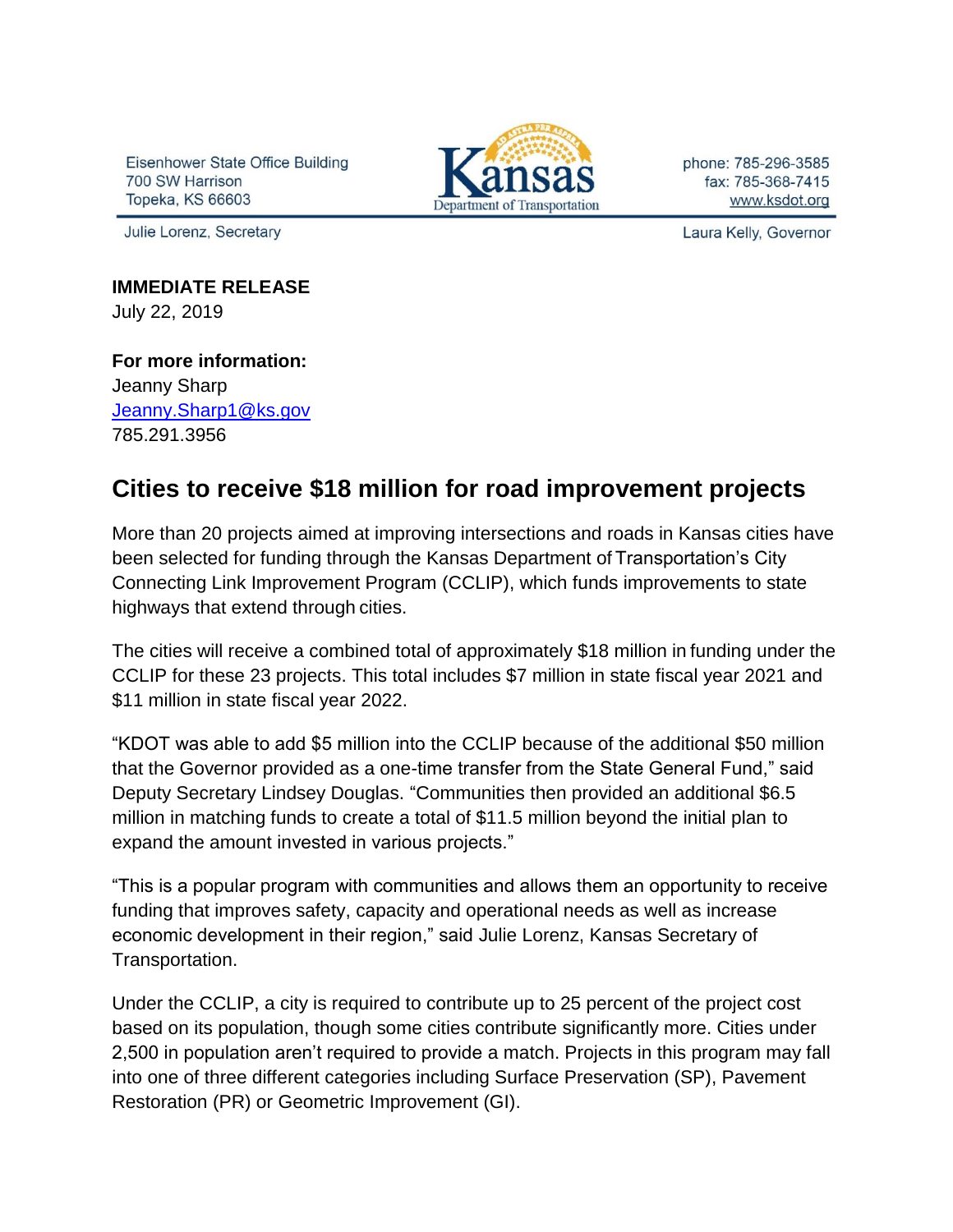SP projects involve maintenance work such as resurfacing and are funded up to \$300,000 per project. PR projects typically involve full-depth pavement replacement without changes to the overall geometric characteristics and may also address drainage issues. GI projects address geometric issues such as adding turn lanes, improving intersections or modifying the lane configuration to address capacity. The PR and GI categories are funded up to \$1 million per project.

For the state fiscal year 2021, the city, category and amount awarded include:

| Concordia     | <b>Pavement Restoration</b> | \$1,000,000 |
|---------------|-----------------------------|-------------|
| Gardner       | <b>Pavement Restoration</b> | \$1,000,000 |
| Hays          | <b>Pavement Restoration</b> | \$1,000,000 |
| Independence  | <b>Pavement Restoration</b> | \$1,000,000 |
| <b>Norton</b> | Geometric Improvement       | \$1,000,000 |
| Pratt         | <b>Pavement Restoration</b> | \$1,000,000 |
| Winfield      | <b>Pavement Restoration</b> | \$1,000,000 |

For the state fiscal year 2022, the city, category and amount awarded include:

| Cimarron           | <b>Pavement Restoration</b> | \$800,000   |
|--------------------|-----------------------------|-------------|
| Colby              | <b>Surface Preservation</b> | \$300,000   |
| Dodge City         | Geometric Improvement       | \$1,000,000 |
| <b>Ellsworth</b>   | Geometric Improvement       | \$600,000   |
| Emporia            | Geometric Improvement       | \$600,000   |
| <b>Garden City</b> | <b>Pavement Restoration</b> | \$1,000,000 |
| Gardner            | <b>Pavement Restoration</b> | \$1,000,000 |
| Garnett            | <b>Pavement Restoration</b> | \$1,000,000 |
| Herington          | <b>Surface Preservation</b> | \$300,000   |
| Lyons              | <b>Surface Preservation</b> | \$300,000   |
| <b>McLouth</b>     | <b>Pavement Restoration</b> | \$500,000   |
| <b>McPherson</b>   | Geometric Improvement       | \$1,000,000 |
| Minneola           | Geometric Improvement       | \$1,000,000 |
| <b>Newton</b>      | <b>Surface Preservation</b> | \$300,000   |
| Phillipsburg       | <b>Pavement Restoration</b> | \$1,000,000 |